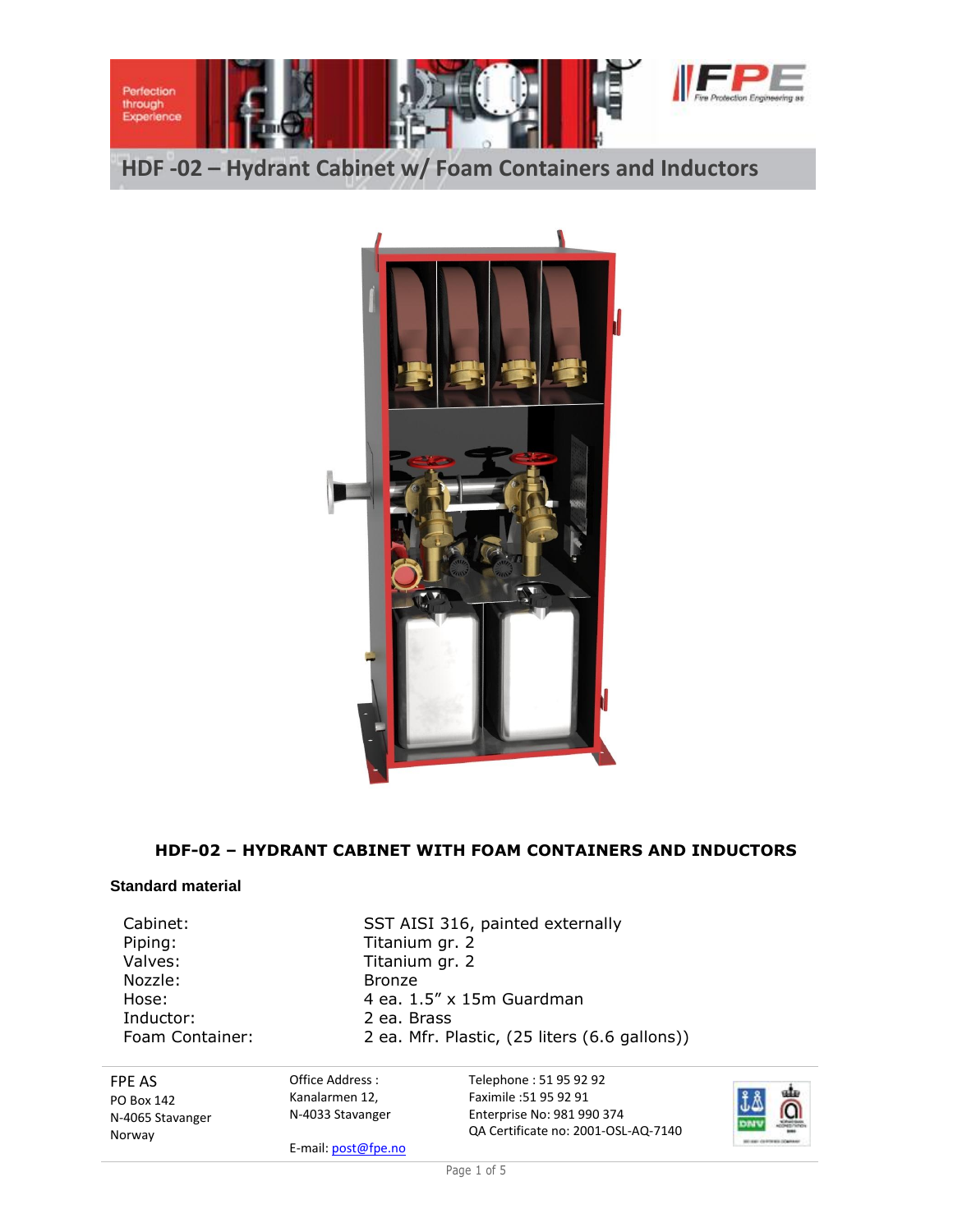

# **Installation**

Mount: Bolt to Deck

# **Operation**

Water Only: Remove and uncoil hose laying it smoothly on the deck. Connect to nozzle and hydrant valve. Keep nozzle closed and slowly open hydrant valve to fill hose prior to operation.

Foam: Assemble inductor to hydrant valve and open foam valve. Proceed as directed with water only application noting hose will connect to inductor outlet.

#### **Options**

| Piping:  | • Cunifer CU 90/10 w/ Alubronze valves<br>• Super Duplex Stainless Steel                                   |
|----------|------------------------------------------------------------------------------------------------------------|
| Cabinet: | • Inlet on left or right side<br>• Door swing right or left<br>• Insulation<br>• Heater (Zone 1 Certified) |
| Hose:    | • Size and Length $*$<br>• Hose Couplings                                                                  |
| Nozzle:  | • Project Preference                                                                                       |
| Mount:   | • Seal weld w/ 309 filler wire (316SS to C.S.)                                                             |
|          |                                                                                                            |

\* Modifying the hose size and length may increase the size of the cabinet.

| <b>Working pressure:</b> | 20 barg (290 psig) |
|--------------------------|--------------------|
| Test pressure:           | 30 barg (435 psig) |

FPE AS PO Box 142 N-4065 Stavanger Norway

Office Address : Kanalarmen 12, N-4033 Stavanger

E-mail: post@fpe.no

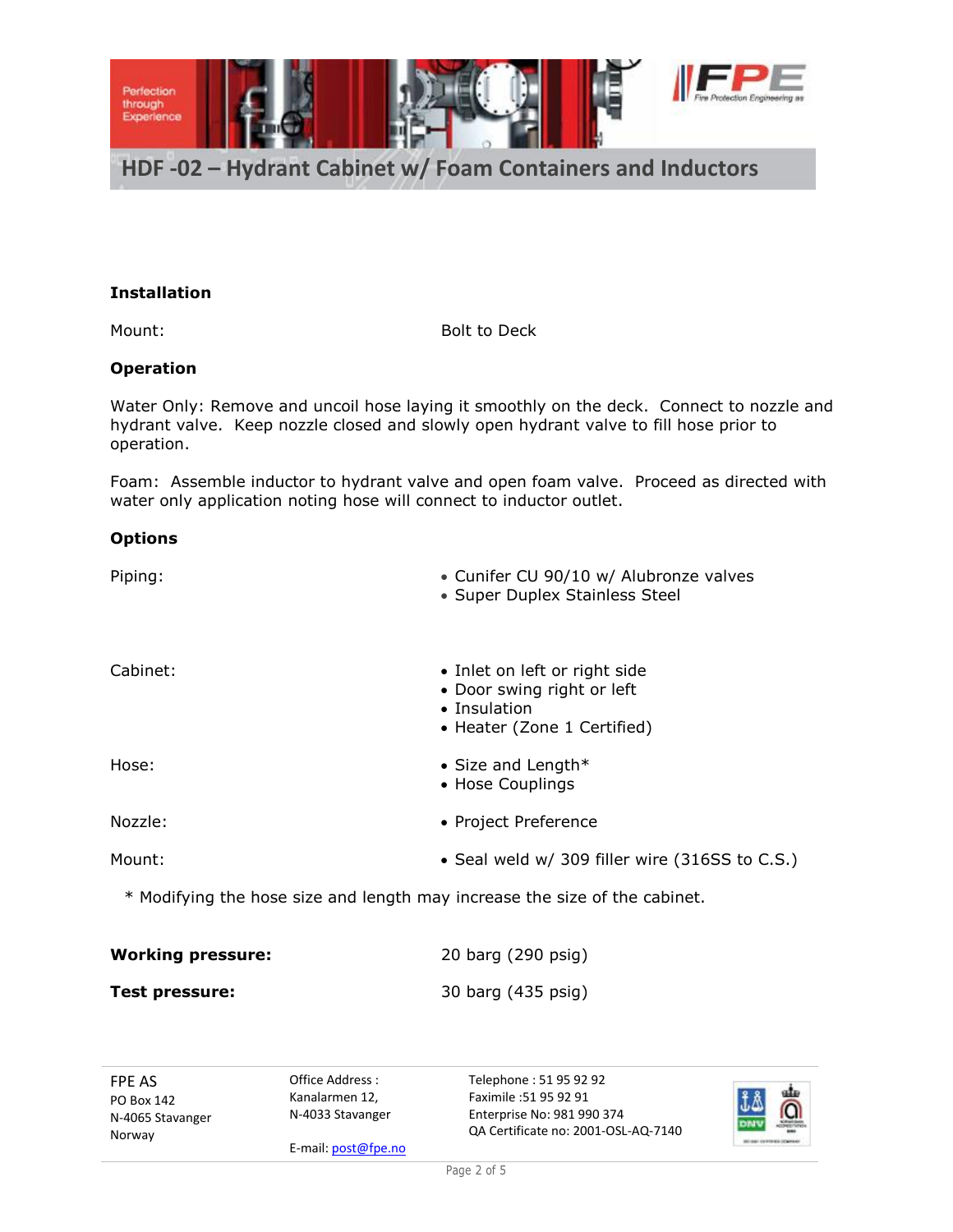

**HDF -02 – Hydrant Cabinet w/ Foam Containers and Inductors**

| Type     | Cabinet | Cabinet | Cabinet | Dry     |
|----------|---------|---------|---------|---------|
|          | Length  | Height  | Depth   | Weight  |
|          | (mm)    | mm)     | (mm)    | $'$ kg) |
| $HDF-02$ | 700     | 1680    | 700     | 200     |

# **Table 1: HDF-02 Dimension and Weight Data**

# **Table 2: HDF-02 Flow Data w/o Inductor**

|        | <b>Hydrant Inlet Pressure</b>                                                                                                      | <b>HDF-02</b>    | $HDF-02$          |  |  |
|--------|------------------------------------------------------------------------------------------------------------------------------------|------------------|-------------------|--|--|
|        |                                                                                                                                    | w/ 95 gpm nozzle | w/ 125 gpm nozzle |  |  |
|        |                                                                                                                                    |                  |                   |  |  |
|        | barg (psig)                                                                                                                        | lpm (gpm)        | lpm (gpm)         |  |  |
|        | 6(87)                                                                                                                              | 294 (78)         | 360 (95)          |  |  |
|        | 8(116)                                                                                                                             | 340 (90)         | (109)<br>414 (    |  |  |
|        | 10 (145)                                                                                                                           | 380 (100)        | 463 (122)         |  |  |
| Notes: |                                                                                                                                    |                  |                   |  |  |
| 1.     | Calculated with a single 15m hose and hydrant valve fully opened                                                                   |                  |                   |  |  |
|        | (i.e. non-pressure regulated).                                                                                                     |                  |                   |  |  |
| 2.     | Nozzle ratings imply XX gpm at 100 psi (7barg) nozzle inlet                                                                        |                  |                   |  |  |
|        | pressure.                                                                                                                          |                  |                   |  |  |
|        | 3. FPE recommends the nozzle be safely operated between 7 barg<br>(100 psig) and 3.5 barg (50 psig) to limit reaction forces while |                  |                   |  |  |
|        |                                                                                                                                    |                  |                   |  |  |
|        | ensuring adequate flow.                                                                                                            |                  |                   |  |  |

| <b>Hydrant Inlet Pressure</b> | <b>HDF-02</b>                                                    | <b>HDF-02</b>     |  |  |  |
|-------------------------------|------------------------------------------------------------------|-------------------|--|--|--|
|                               | w/ 95 gpm nozzle                                                 | w/ 125 gpm nozzle |  |  |  |
| barg (psig)                   | lpm (gpm)                                                        | lpm (gpm)         |  |  |  |
| 6(87)                         | 237 (63)                                                         | 290 (77)          |  |  |  |
| 8(116)                        | 274 (72)                                                         | 334 (88)          |  |  |  |
| 10 (145)                      | 307 (81)                                                         | 375 (99)          |  |  |  |
| Notes:                        |                                                                  |                   |  |  |  |
| 1.                            | Calculated with a single 15m hose and hydrant valve fully opened |                   |  |  |  |
|                               | (i.e. non-pressure regulated).                                   |                   |  |  |  |
|                               | 2. Nozzle ratings imply XX gpm at 100 psi (7barg) nozzle inlet   |                   |  |  |  |
| pressure.                     |                                                                  |                   |  |  |  |
| Office Address:               | Telephone: 51 95 92 92                                           |                   |  |  |  |

# **Table 3: HDF-02 Flow Data w/ Inductor**

FPE AS PO Box 142 N-4065 Stavanger Norway

Kanalarmen 12, N-4033 Stavanger E-mail: post@fpe.no

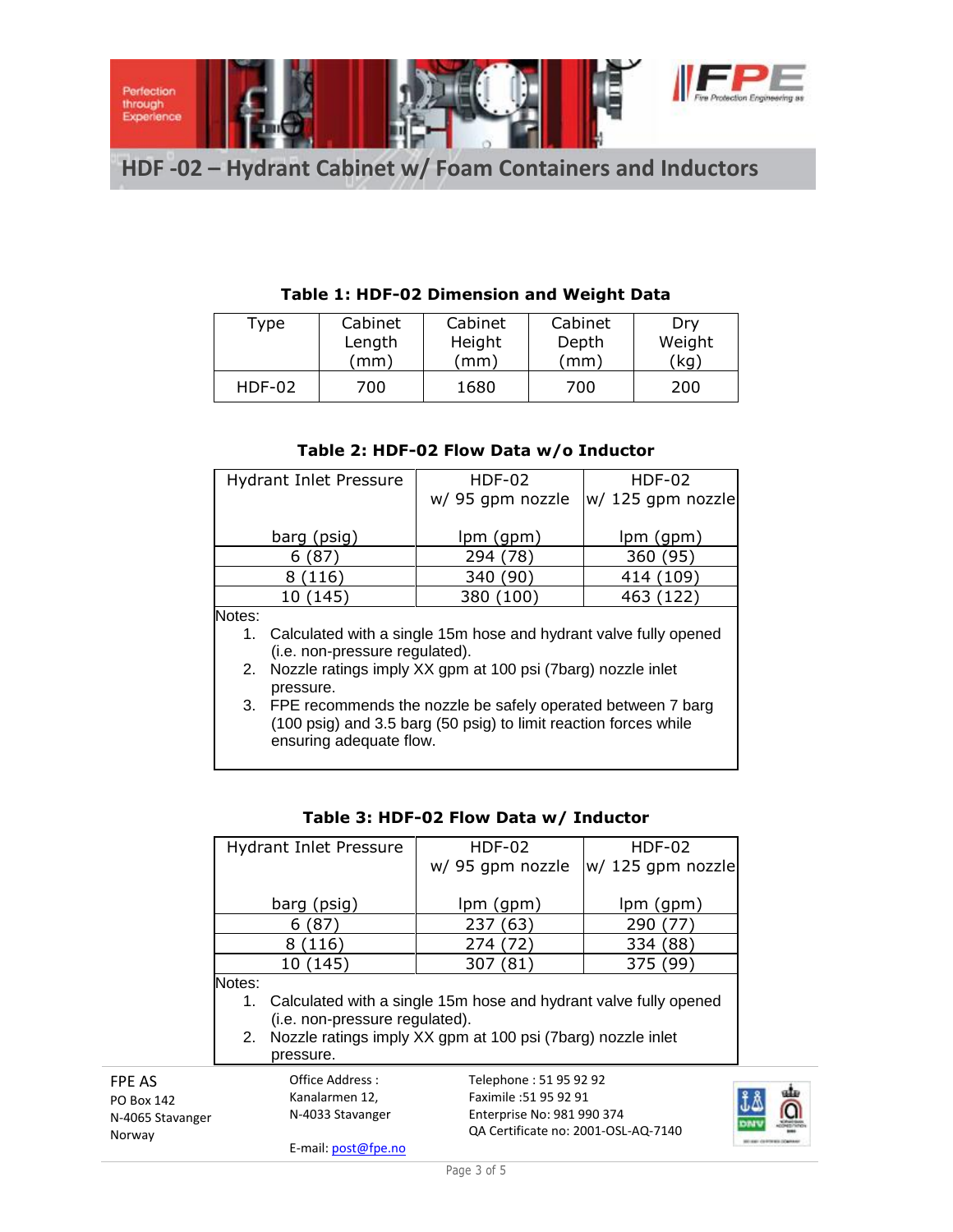

3. FPE recommends the nozzle be safely operated between 7 barg (100 psig) and 3.5 barg (50 psig) to limit reaction forces while ensuring adequate flow.



FPE AS PO Box 142 N-4065 Stavanger Norway

Office Address : Kanalarmen 12, N-4033 Stavanger